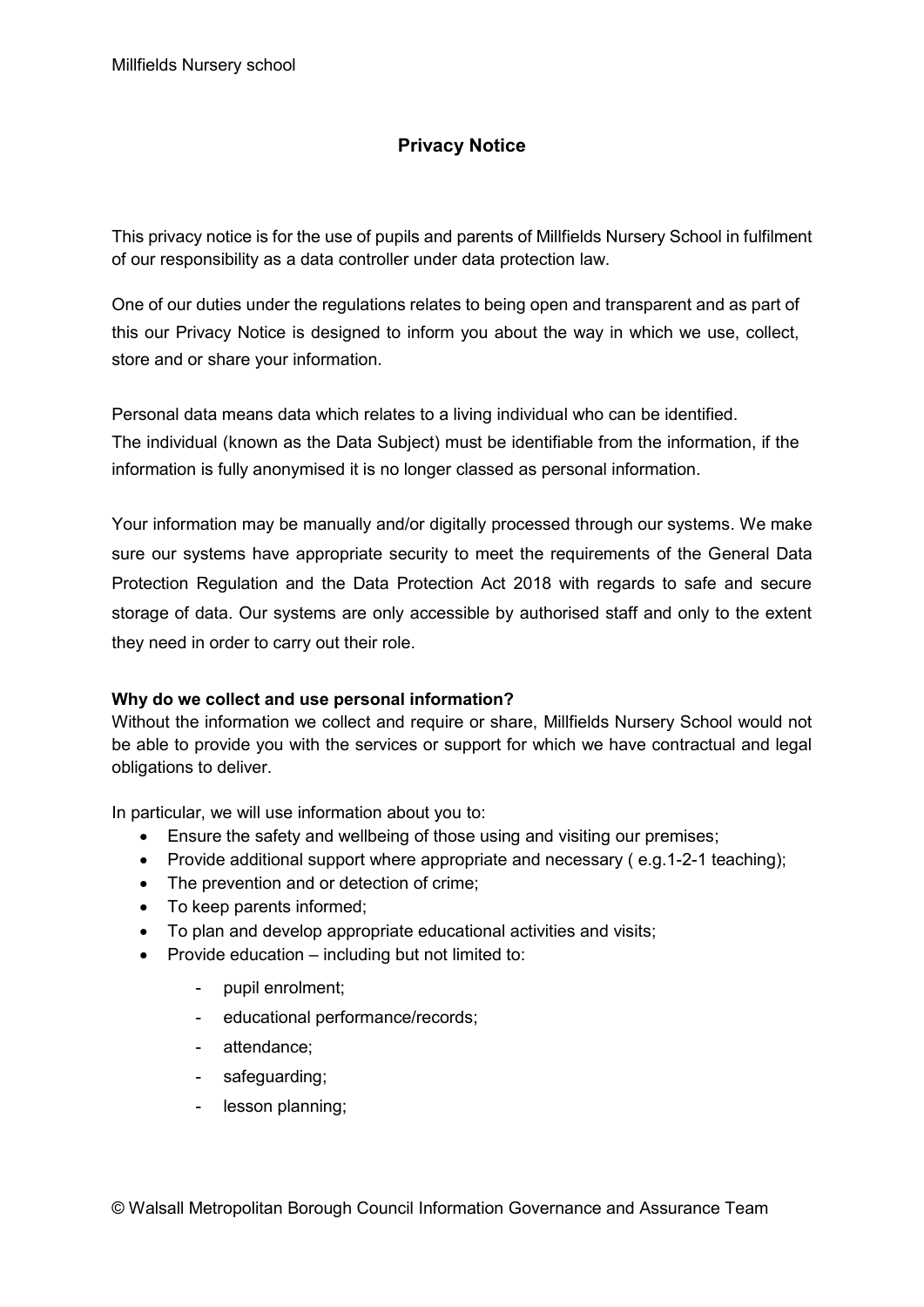### **Information we collect and use**

- Name
- Contact details
- Date of birth
- Parents names
- Next of Kin/Emergency Contacts
- Other Agencies involved
- Education records
- Health/medical information (special category data please see below)
- Safequarding records
- Educational needs records

### **How we collect information**

We will collect the information in several ways but not limited to: application forms, email, online, directly from pupil/parent, third parties such as doctors, NHS, local authority

### **Purpose for processing and lawful basis**

The lawful basis under which we process your information and the linked reason for processing is:

- When processing your information is necessary to cooperate with and conform to UK law or another legal obligation to which the School is subject
- The purpose of processing is to carry out a task in the public interest or the exercise of official authority vested in the controller, eg after school, lunchtime services

We also process personal data about our children in care or those children to whom we provide services, and use these data to:

- Support children and monitor their progress
- Provide appropriate support and pastoral care
- Assess how well the Local Authority services as a whole is doing

This information includes personal characteristics and details for the services we provide.

There may be occasions when we use and/or share your information in order to protect you or another individual and prevent serious harm.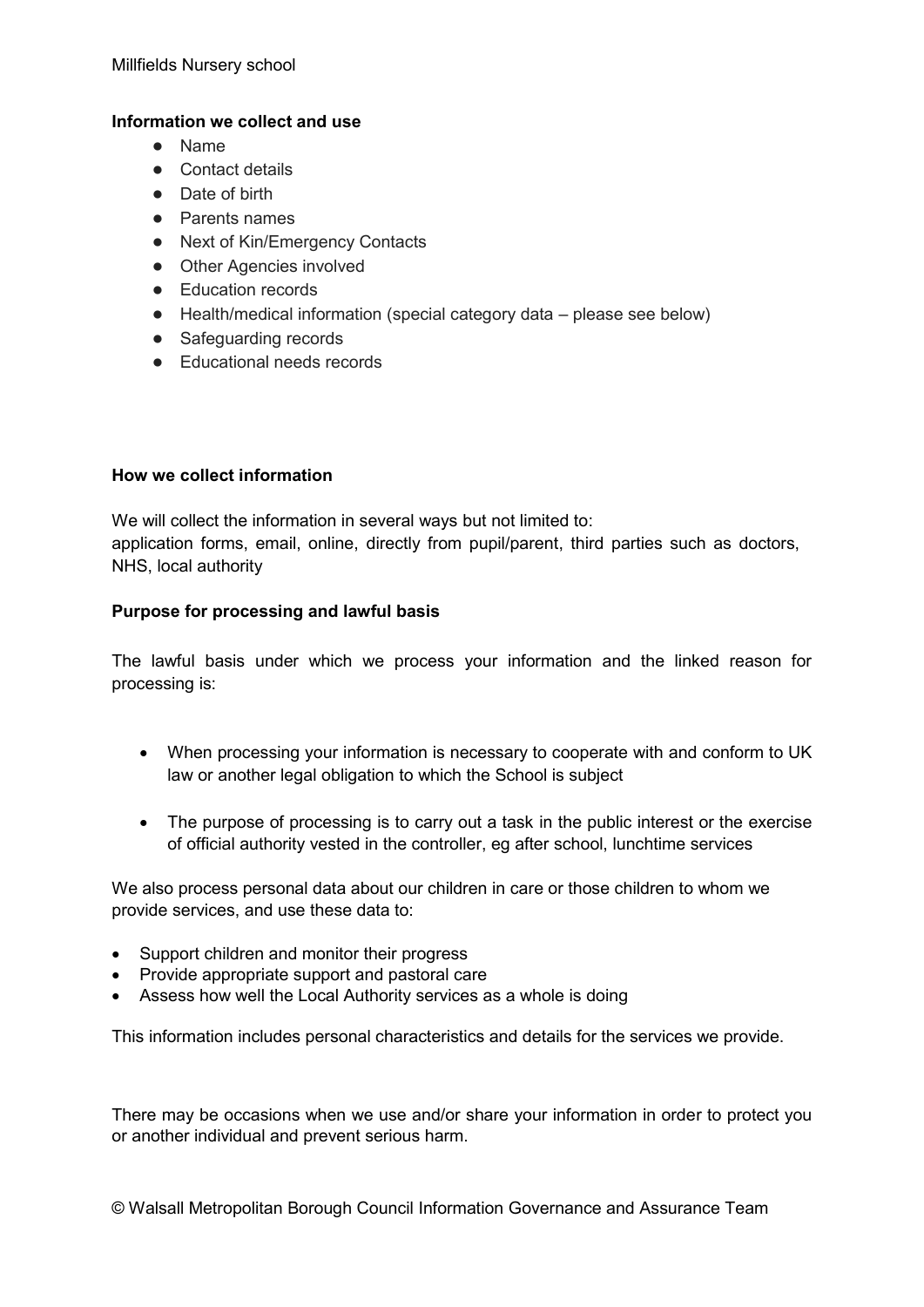In circumstance where none of the above lawful reasons apply we will only collect and use your information with your consent. Please note you can withdraw your consent to this processing at any time by contacting us at our main address (detailed below). The common instances when consent may be required include but are not limited to:

- Taking photos which may be published externally, for example on the school website or newsletter, or school prospectus.
- Taking part on activities such as day trips or sporting events where consent is required,
- Sharing with third party support services which are not compulsory or essential but may provide a benefit

# **Special Category Data**

Special category data is information which is deemed particularly sensitive and which unlawful processing could create risks to you. The following information is classed as special category:

Race, Ethnicity, Political Opinion, Religious or Philosophical Beliefs, Trade Union Membership, Genetic and Biometric Information, Health, and Sexual Orientation.

When using your information we must make sure that we have a lawful reason to do so. The reasons the school will primarily use for the processing of your special category information are:

- where it is necessary in order for us to carry out our obligations and exercising specific rights of the school or of the data subject in relation to employment and social security and social protection law;
- Necessary for reason of substantial public interest.

In circumstances where none of the above lawful reasons apply we will only collect and use and or share your information with an appropriate legal and justified reason or your explicit and informed consent. Please note you can withdraw your consent to this processing at any time by contacting us at our main address (detailed below)

## **Who we may share your information with:**

We only share information about you with carefully selected and monitored organisations or individuals and only share when there is a clear lawful basis which allows the sharing. Some examples of why may use your information include but are not limited to:

- Report on census data to the DFE
- Assess your eligibility for 30 hour funding
- Assess your eligibility for pupil premium

In order to (insert details of service or public function being carried out) we may need to share your information with the following entities: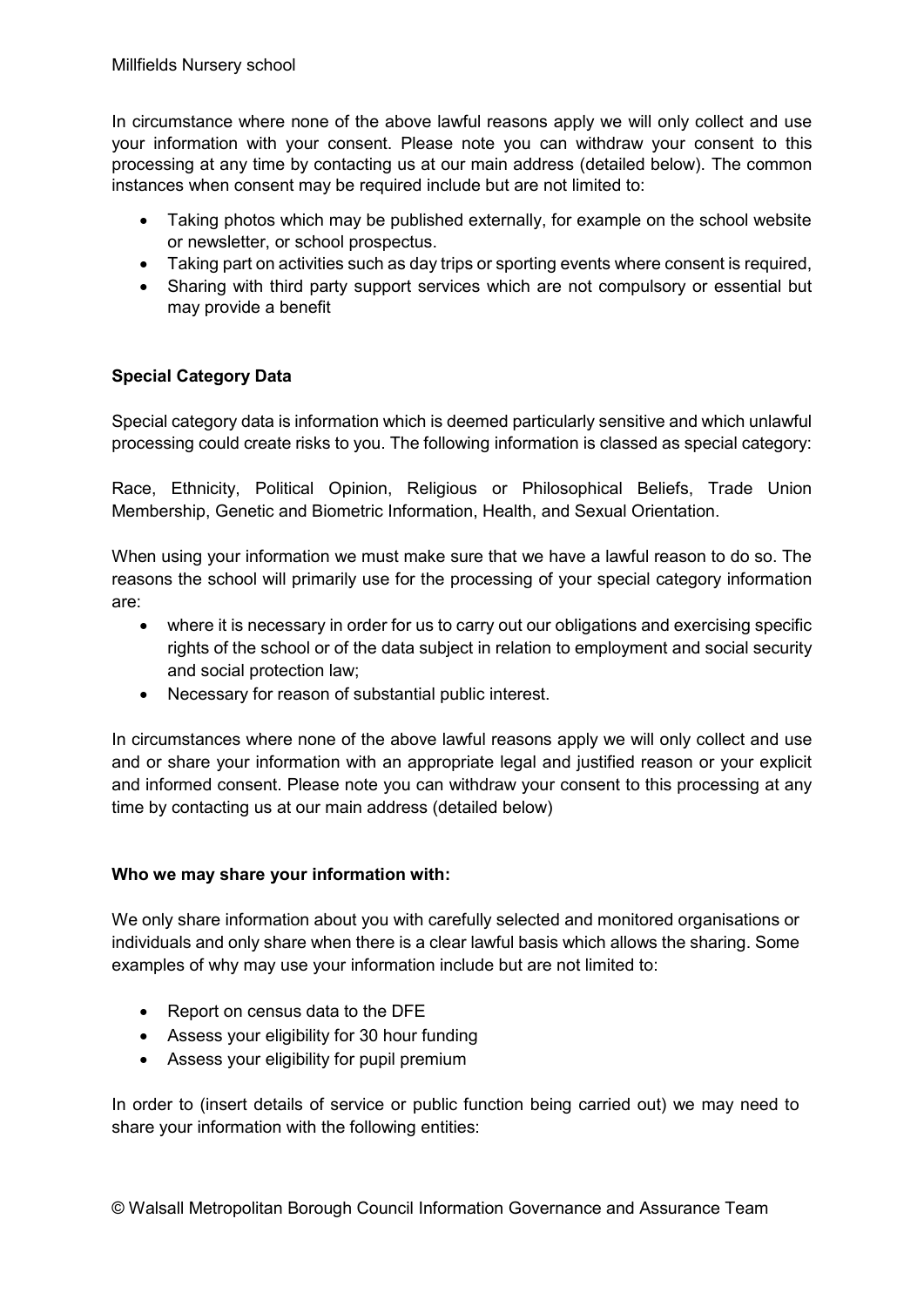Care agencies **Charities** Childrens Social Care Local Councils Department for Work and Pensions Department of Education Education providers Health agencies **HMRC Police** 

Other Parents - we may also from time to time share your child's information such as in photos or early interventions with other children as part of our role in providing parents with updates and support such as our "Early Learning Journey" books. Books may contain images of your child playing or interacting with other children and parents are strongly advised that these books are created and shared with you for your own personal use and are not to be shared elsewhere or via social media as we must all respect the confidentiality and privacy of our children.

We are required to pass on some of this information (but not the names of individual children) to the Department for Education (DfE). The DfE uses this information to help with policy development, LA performance management and funding and to assist with the development of good practice.

There may also be occasion when we will share your information with relevant third parties when required to do so by law.

All people with access to your information will do so under strict adherence to Data Protection law, adequate safeguards and appropriate authorisation.

#### **How long we will hold your information**

In line with guidance provided by the Information and Records Management Society – Guidelines for Schools and or Local Government retention schedules

## **Your rights**

You have the following rights with regard to your personal information:

**Right to be informed** – You have the right to know the following:

- what information we intend to collect,
- why we need your information,
- the lawful basis under which we can process your information,

© Walsall Metropolitan Borough Council Information Governance and Assurance Team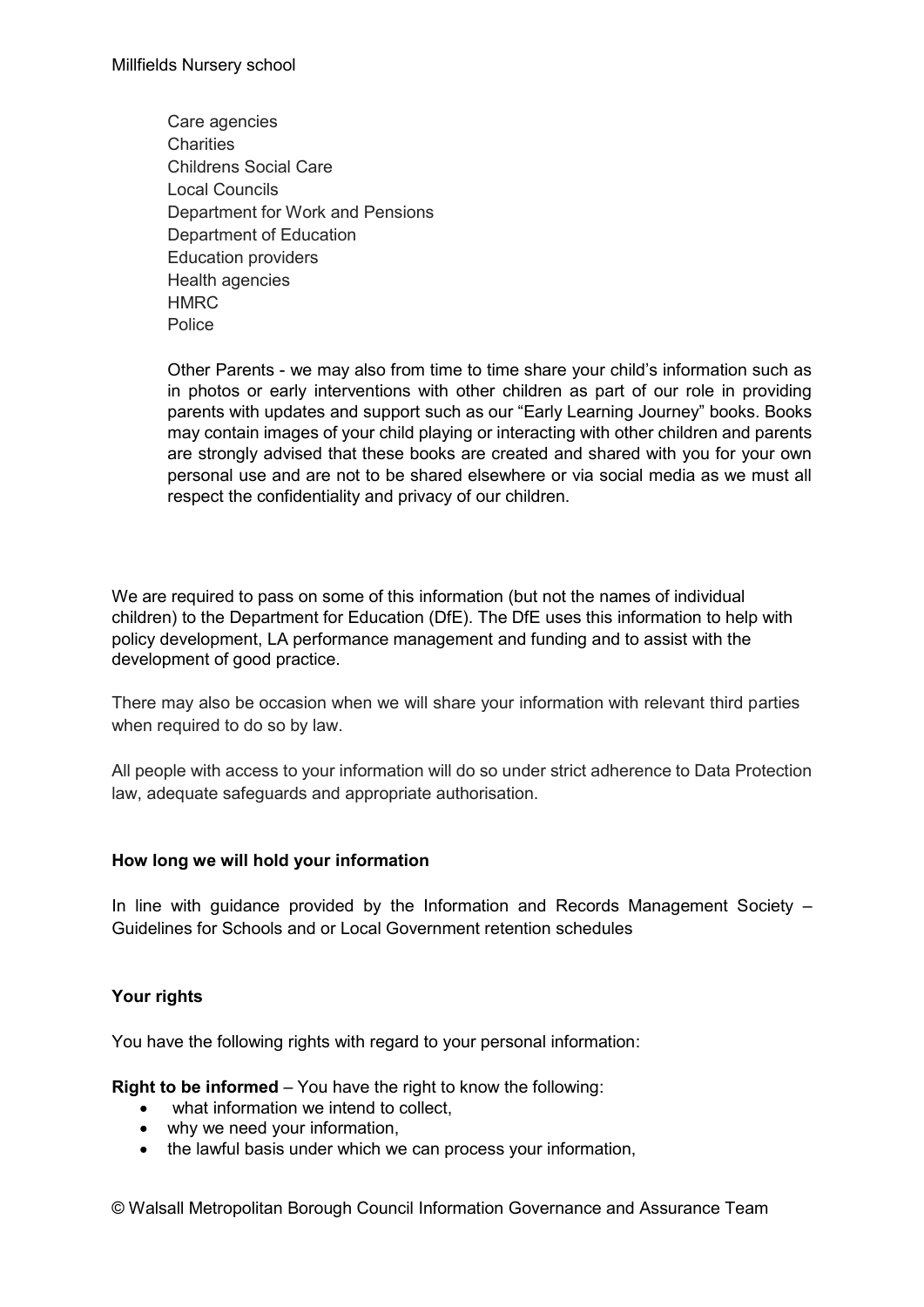- how we will process your information,
- whether we share your information,
- who we might share your information with.
- your rights until the law,
- how long we will retain your information and how you can contact us.

This Privacy Notice should have detailed all of the above but if for any reason you are dissatisfied with our stewardship of your information, you have the right to lodge a complaint with the Information Commissioners Office (ICO), contact details are provided below.

**Access to your information** – If you would like to know what information we hold and process about you, the category of information, who we share your information with, to ascertain the accuracy of the information and the criteria we apply in processing your information, you can make a request to us in writing.

To make a subject access request and receive a copy of your personal information, contact

Lynne Emery, Headteacher

Please be aware we may need you to provide appropriate identification.

We should respond to your request within 30 days of receipt but if the request is complex and more time is required we will inform you in writing.

**Rectification of your information** – If it is established that information we hold about you is incorrect, you have the right to request that we correct this information.

**Erasure of your information** – In cases where the information we hold about you is no longer required in relation to the purpose for which it was collected and where there are no lawful grounds for holding your information, you can request an erasure of information.

**The Right to Restrict processing –**You can restrict us from using your information if you believe the data is inaccurate or if there are no lawful grounds for using the information but you do not want us to delete the information. In addition you can prevent us from deleting information we no longer use or need if you require it for a legal claim or defence.

Following investigation, if it is determined that the right to restrict processing should not apply the School will inform you of reasons for this before the restriction is lifted.

**Right to Data Portability** - if lawful basis for processing is performance of a contract or consent you have the right to request that information be transferred to another public authority or other controller. Your data portability request will have to be made in writing, we will assess your request in accordance with the provisions of the GDPR to ascertain if your request is covered under the law. Our response will contain our decision regarding the viability of your request and asking you to choose between the following:

- If you want the information handed to you.
- If you would like the information transferred directly to the public authority or other controller.